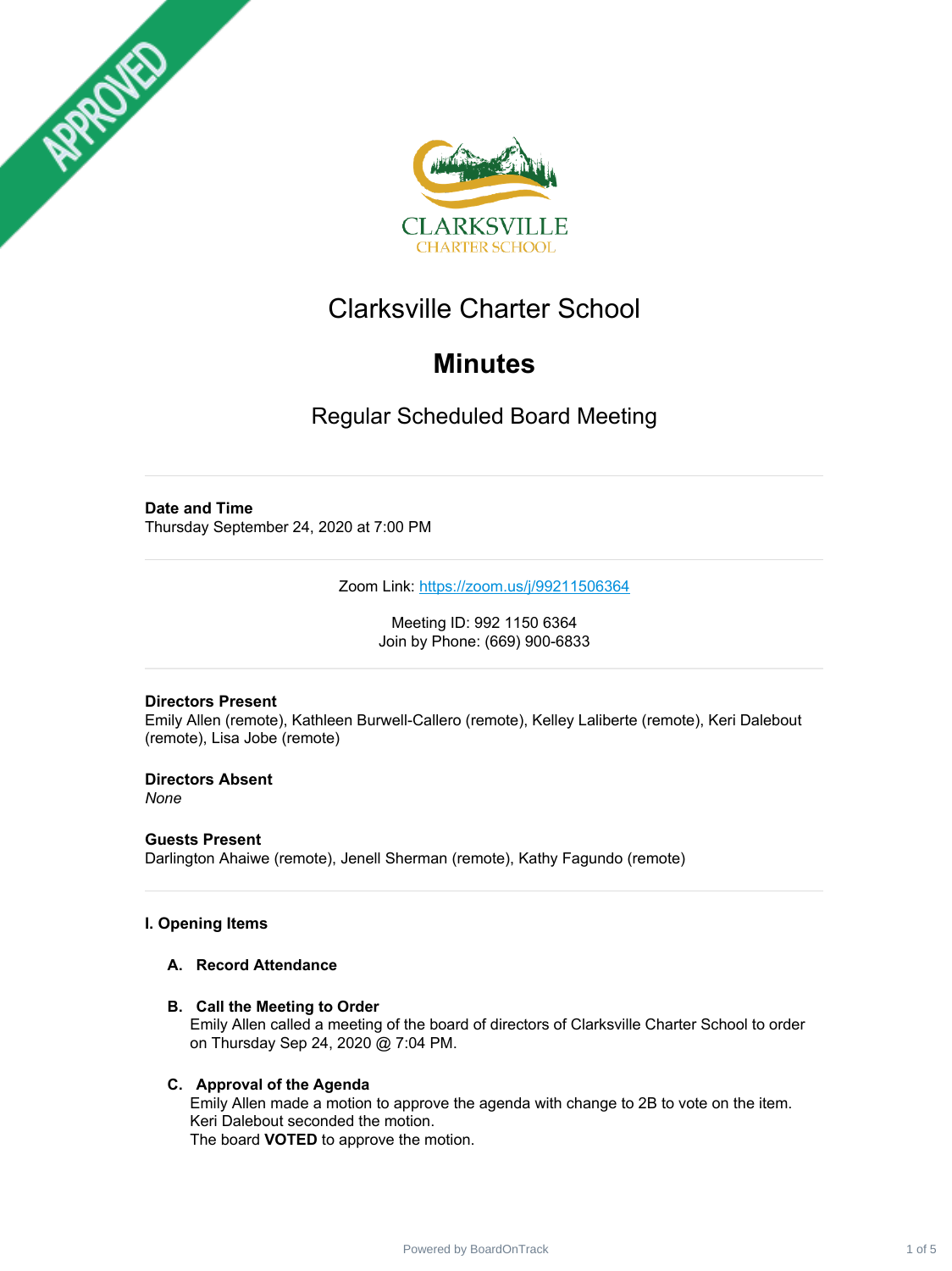| <b>Roll Call</b>             |     |
|------------------------------|-----|
| Lisa Jobe                    | Ave |
| Kathleen Burwell-Callero Aye |     |
| Keri Dalebout                | Ave |
| Kelley Laliberte             | Ave |
| Emily Allen                  | Aye |

#### **D. Closed Session: Conference with Legal Counsel Anticipated Litigation (One Case) § 54956.9**

Emily Allen made a motion to move to closed session at 7:06pm. Kathleen Burwell-Callero seconded the motion.

The board **VOTED** to approve the motion.

**Roll Call**

Kathleen Burwell-Callero Aye Kelley Laliberte **Aye** 

Keri Dalebout Aye Lisa Jobe **Aye** 

Emily Allen Aye

Emily Allen made a motion to return from closed session at 7:48pm and report no action taken.

Kathleen Burwell-Callero seconded the motion.

The board **VOTED** to approve the motion.

**Roll Call**

| Ave                          |
|------------------------------|
| Kathleen Burwell-Callero Aye |
| Ave                          |
| Ave                          |
| Ave                          |
|                              |

#### **E. Public Comments**

No public comments.

#### **F. Executive Director's Report**

Jenell Sherman presented the Executive Director's report.

#### **G. Approve Minutes from 8/27/20 Regular Scheduled Board Meeting**

Emily Allen made a motion to approve Minutes from 8/27/20 Regular Scheduled Board Meeting with the amendments that the acronyms will be removed from the minutes. Kathleen Burwell-Callero seconded the motion.

Katie notes that the minutes should not contain acronyms. The board **VOTED** to approve the motion. **Roll Call**

| Roll Call                    |     |
|------------------------------|-----|
| Keri Dalebout                | Ave |
| Kathleen Burwell-Callero Aye |     |
| Lisa Jobe                    | Ave |
| Kelley Laliberte             | Ave |
| <b>Emily Allen</b>           | Ave |

#### **H. Approve Minutes from 9/9/20 Special Board Meeting**

Emily Allen made a motion to approve the minutes with amendments to remove acronyms from Special Board Meeting on 09-09-20. Kathleen Burwell-Callero seconded the motion. The board **VOTED** to approve the motion. **Roll Call** Charter Create Scheduled Charter Companies and Charter Charter Charter Charter Charter Charter School - Regular Schedule Charter Schedule Charter School - Regular Schedule Charter Schedule Charter Schedule Charter Schedul

Emily Allen Aye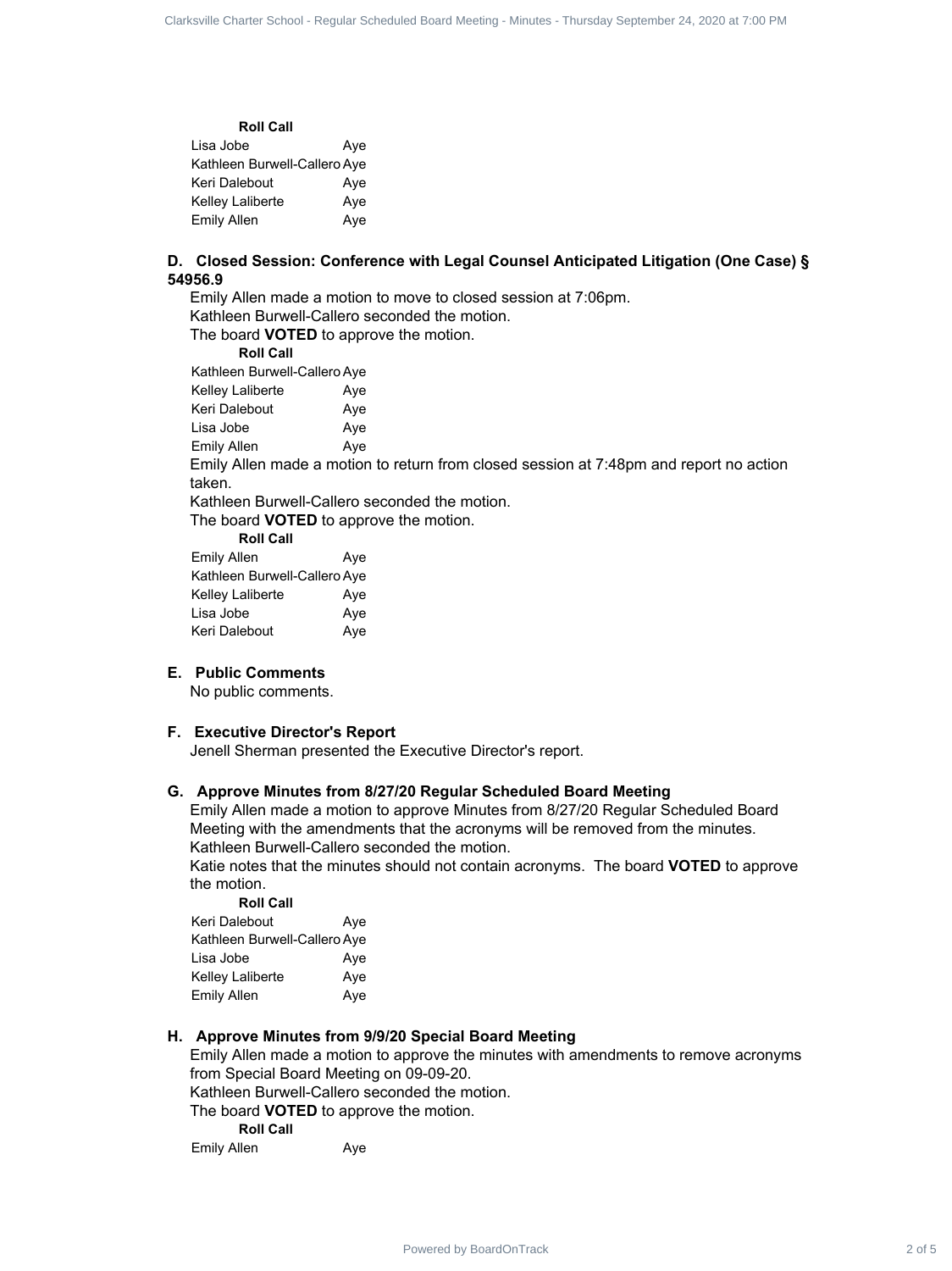Kelley Laliberte **Aye** Lisa Jobe Aye Kathleen Burwell-Callero Aye Keri Dalebout Aye

#### **II. Finance**

#### **A. August Financials**

Emily Allen made a motion to approve the August financials as presented by Darlington Ahaiwe.

Kathleen Burwell-Callero seconded the motion.

The board **VOTED** to approve the motion.

**Roll Call** Lisa Jobe **Aye** Kelley Laliberte **Aye** Kathleen Burwell-Callero Aye Emily Allen Aye Keri Dalebout Aye

#### **B. Charter School Capital Presentation: Due To Due From**

Emily Allen made a motion to approve the due to/due from plan as presented by Charter School Capital.

Keri Dalebout seconded the motion.

The board **VOTED** to approve the motion.

| <b>Roll Call</b>             |     |
|------------------------------|-----|
| Keri Dalebout                | Aye |
| Kelley Laliberte             | Aye |
| Lisa Jobe                    | Aye |
| Emily Allen                  | Aye |
| Kathleen Burwell-Callero Aye |     |

#### **C. Executive Director MOU**

Emily Allen made a motion to approve the Executive Director MOU. Kathleen Burwell-Callero seconded the motion. The board **VOTED** to approve the motion.

**Roll Call**

| <b>Kelley Laliberte</b>      | Ave |
|------------------------------|-----|
| Lisa Jobe                    | Ave |
| Keri Dalebout                | Ave |
| Emily Allen                  | Ave |
| Kathleen Burwell-Callero Aye |     |

#### **III. Academic Excellence**

#### **A. Learning Continuity and Attendance Plan**

Emily Allen made a motion to approve the Learning Continuity and Attendance Plan. Kathleen Burwell-Callero seconded the motion. Charter 3 of 5 Clarksville Charter School - Regular Scheduled Board - Regular School - Regular Scheduled Board - Apple Charter School - Apple Charter School - Apple Charter Schedule Charter Schedule Charter Schedule Charte

The board **VOTED** to approve the motion.

**Roll Call** Kathleen Burwell-Callero Aye Emily Allen Aye Lisa Jobe Aye Keri Dalebout Aye Kelley Laliberte Aye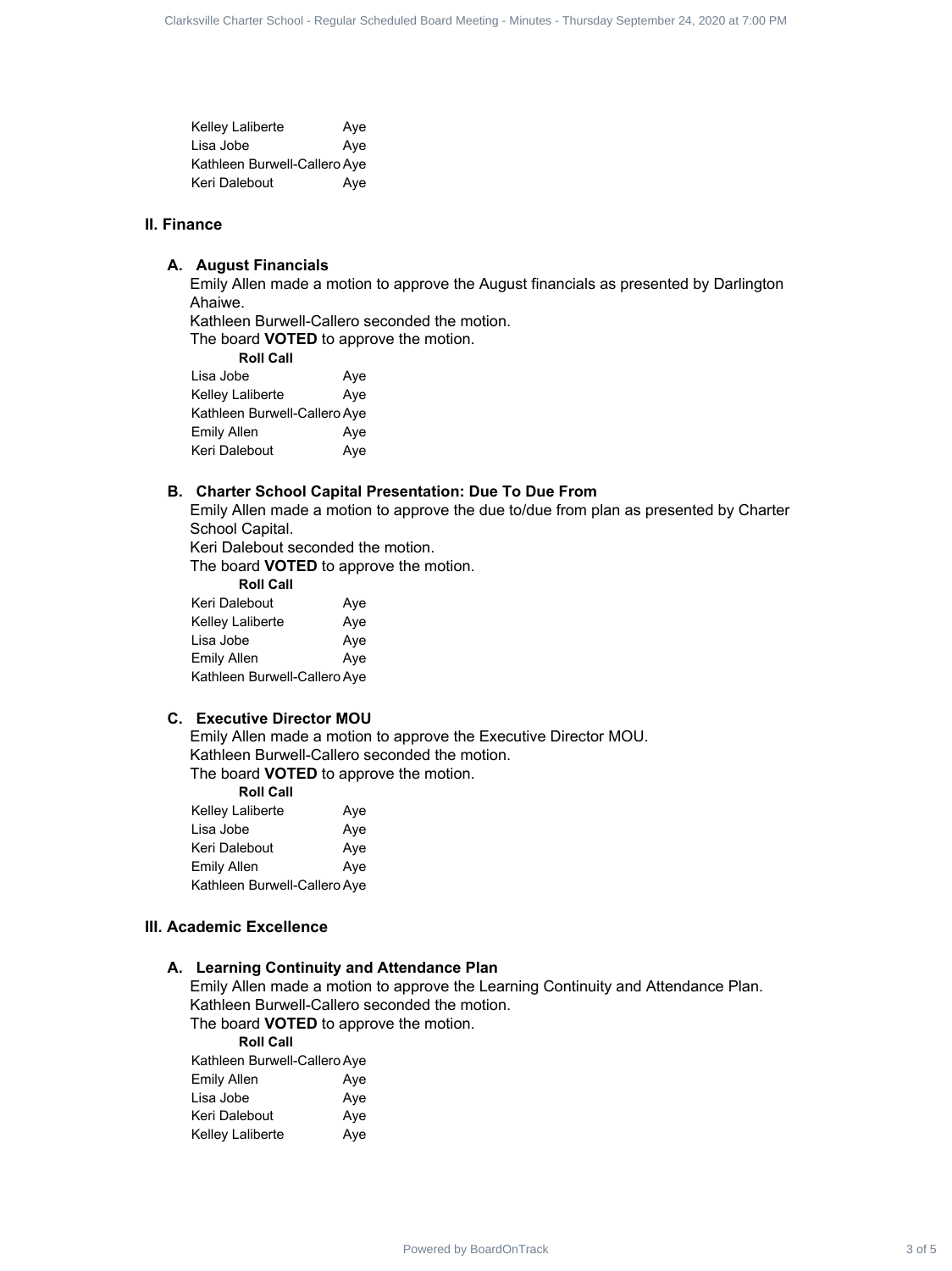#### **IV. Operations**

#### **A. Update on Equipment Sale**

Emily Allen made a motion to approve the final sale of surplus equipment. Keri Dalebout seconded the motion.

Royce Gough gave the board an update on the sale of surplus equipment. There was strong interest from three parties and got a bid at 70% of value. The board **VOTED** to approve the motion.

**Roll Call**

| Emily Allen                  | Ave |
|------------------------------|-----|
| Keri Dalebout                | Ave |
| Kathleen Burwell-Callero Aye |     |
| Kelley Laliberte             | Aye |
| Lisa Jobe                    | Ave |

#### **B. Employee Handbook**

Emily Allen made a motion to approve the employee handbook. Kathleen Burwell-Callero seconded the motion. The board **VOTED** to approve the motion.

**Roll Call** Kathleen Burwell-Callero Aye Keri Dalebout Aye Lisa Jobe Aye Kelley Laliberte **Aye** Emily Allen Aye

#### **V. Closing Items**

#### **A. Board of Director's Comments & Requests**

Emily Allen asked to hear from the board regarding board training. Board members indicated that the training was informative.

Emily Allen is interested in revisiting the waiver for in person services. Since some counties have students returning to in classroom instruction, it seems to be equitable to let Clarksville students attend in person services, especially for special education students. Dr Johnson responded that they received new California Department of Public Health guidance in August and have consulted with legal and county health from each county. Student services have been prioritized based on guidance. Charter Crack 4 of European Charter School - Regular Scheduled Board Meeting - Regular School - Regular School - Regular Scheduled Board Meeting - Regular Scheduled Board Meeting - Thus were selected by Board Meeting - Th

Emily Allen requests that the agenda contain the page number on which an item can be found in the packet.

#### **B. Announcement of Next Regular Scheduled Board Meeting**

Next Regular Scheduled Board Meeting will be October 29, 2020 at 7pm.

#### **C. Adjourn Meeting**

Emily Allen made a motion to adjourn the meeting at 9:18pm. Kathleen Burwell-Callero seconded the motion. The board **VOTED** to approve the motion. **Roll Call**

| ROIL CAIL        |     |
|------------------|-----|
| Kelley Laliberte | Ave |
| Keri Dalebout    | Ave |
| Lisa Jobe        | Ave |
| Emily Allen      | Ave |
|                  |     |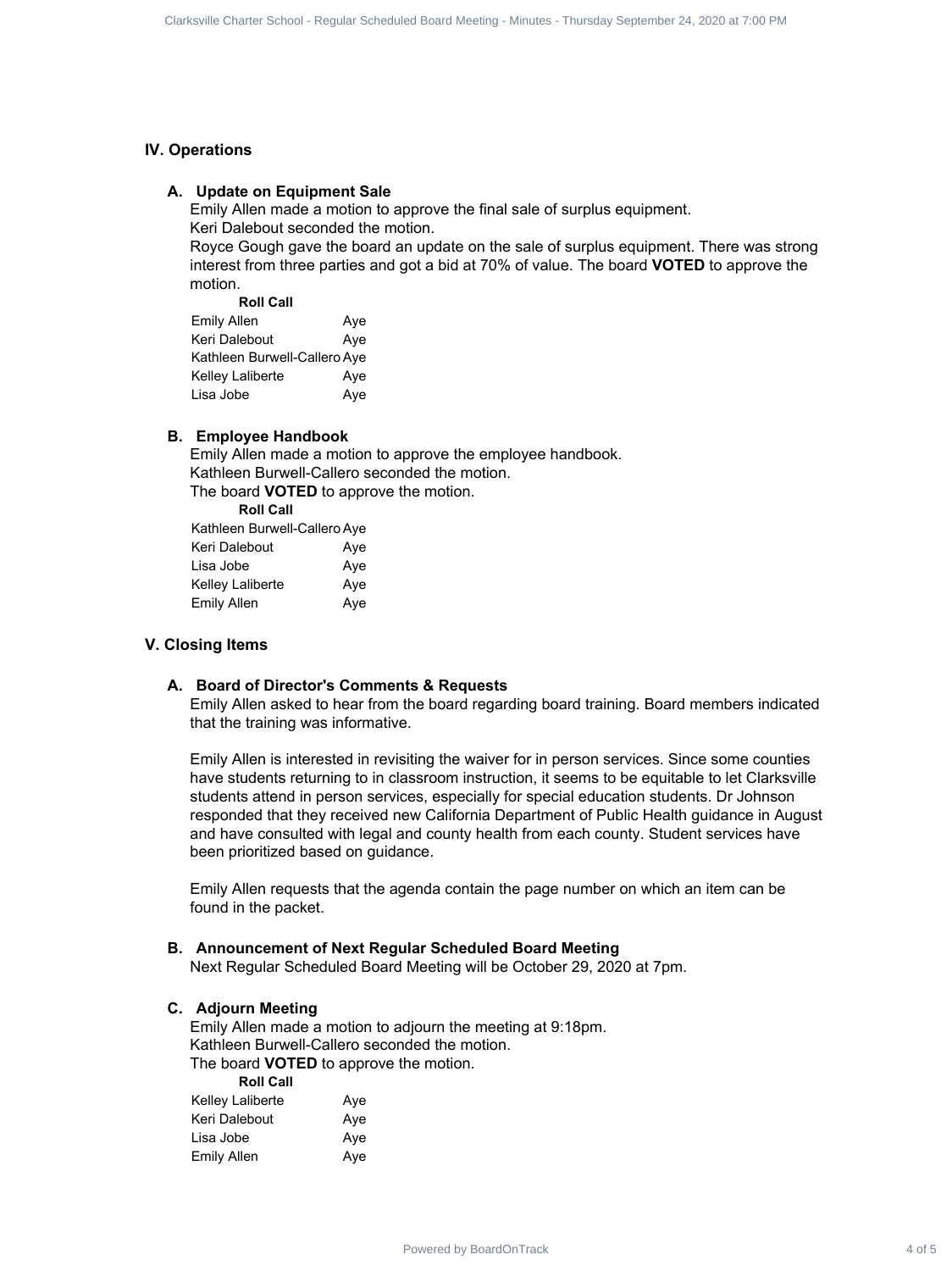Kathleen Burwell-Callero Aye There being no further business to be transacted, and upon motion duly made, seconded and approved, the meeting was adjourned at 9:18 PM.

Respectfully Submitted, Kathleen Burwell-Callero

Prepared by: Kathy Fagundo

Noted by:

Katie Burwell (Nov 13, 2020 11:44 PST) [Katie Burwell](https://na2.documents.adobe.com/verifier?tx=CBJCHBCAABAApxhonS0_fOrKXB6i_YPjcC1A51oTUemB)

Board Secretary

Public Comment Rules: Members of the public may address the Board on agenda or non-agenda items through the teleconference platform, Zoom. Zoom does not require the members of the public to have an account or login. Please either utilize the chat option to communicate to the administrative team of your desire to address the Board or simply communicate orally your desire to address the Board when the Board asks for public comments. Speakers may be called in the order requests are received. Comments are limited to 2 minutes each, with no more than 15 minutes per single topic. If a member of the public utilizes a translator to address the Board, those individuals are allotted 4 minutes each. If the Board utilizes simultaneous translation equipment in a manner that allows the Board to hear the translated public testimony simultaneously, those individuals are allotted 2 minutes each. By law, the Board is allowed to take action only on items on the agenda. The Board may, at its discretion, refer a matter to school staff or calendar the issue for future discussion. Charter 6 of 8 of 6 Clarksville Charter Schedule Board, 1978 and 24, 2020 at 7:00 PM and 24, 2020 at 7:00 PM and 24, 2020 at 7:00 PM and 24, 2020 at 7:00 PM and 24, 2020 at 7:00 PM and 24, 2020 at 7:00 PM and 24, 2020 at

Note: The Governing Board encourages those with disabilities to participate fully in the public meeting process. If you need a disability-related modification or accommodation, including auxiliary aids or services, to participate in the public meeting, please contact the Governing Board Office at 951-290-3013 at least 48 hours before the scheduled board meeting so every reasonable effort can be made to accommodate you. (Government Code § 54954.2; Americans with Disabilities Act of 1990, § 202 (42 U.S.C. § 12132)).